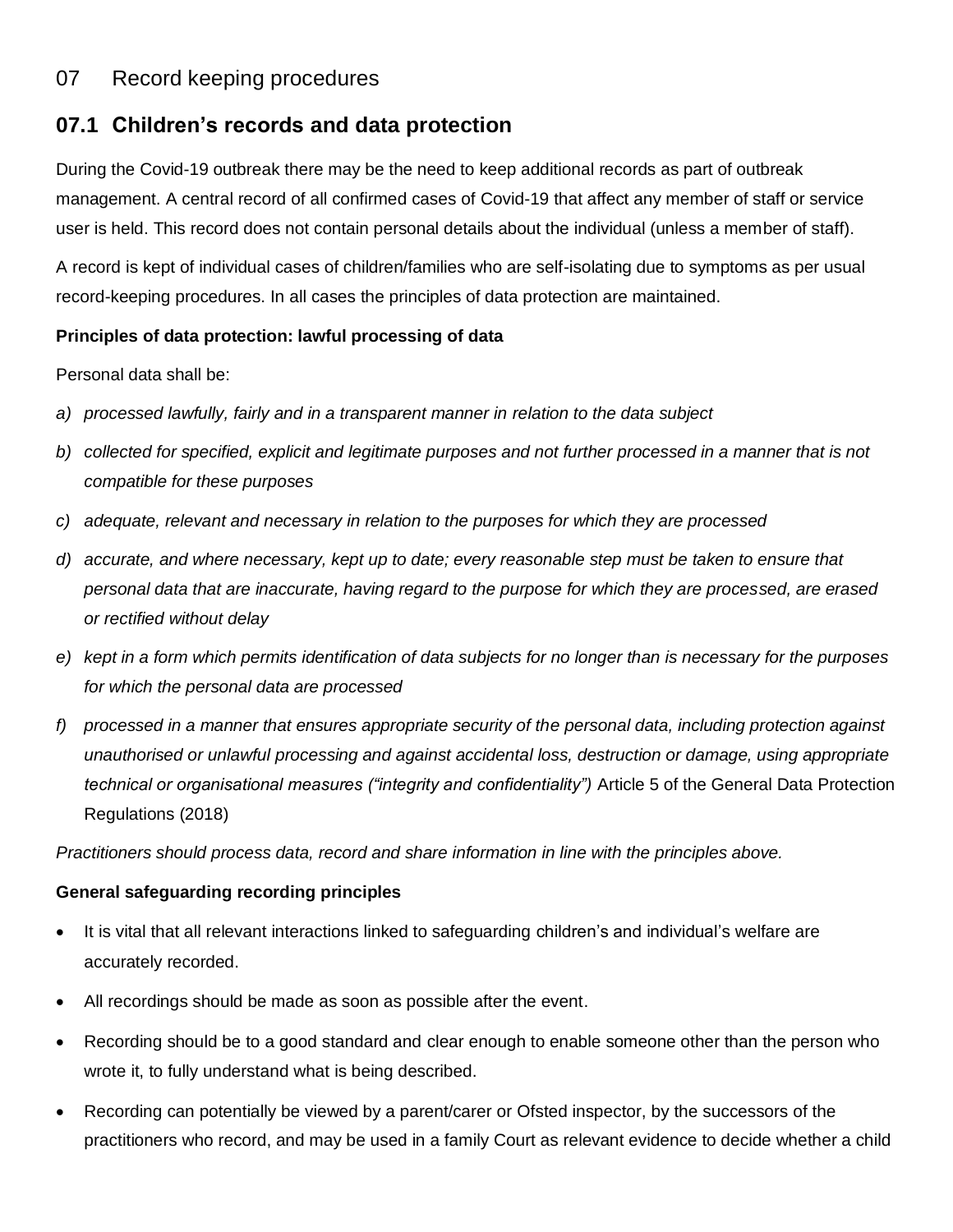should remain with their biological parents, or be removed to live somewhere else. Recording needs to be fair and accurate, non-judgemental in tone, descriptive, relevant, and should clearly show what action has been taken to safeguard a child, and reflect decision-making relating to safeguarding.

- Recording should be complete, it should show what the outcome has been, what happened to referrals, why decisions were made to share or not share information, and it should contain summaries and minutes of relevant multi-agency meetings and multi-agency communication.
- If injuries or other safeguarding concerns are being described the description must be clear and accurate and should give specific details of the injury observed and where it is located.

### **The principles of GDPR and effective safeguarding recording practice are upheld**

- Recording is factual and non-judgemental.
- The procedure for retaining and archiving personal data and the retention schedule and subsequent destruction of data is adhered to.
- Parents/carers and children where appropriate are made aware of what will be recorded and in what circumstances information is shared, prior to their child starting at the setting. Parents/carers are issued with 07.1a Privacy notice and should give signed, informed consent to recording and information sharing prior to their child attending the setting. If a parent/carer would not expect their information to be shared in any given situation, normally, they should be asked for consent prior to sharing.
- There are circumstances where information is shared without consent to safeguard children. These are detailed below, but in summary, information can be shared without consent if a practitioner is unable to gain consent, cannot reasonably be expected to gain consent, or gaining consent places a child at risk.
- Records can be accessed by and information may be shared with local authority professionals. If there are significant safeguarding or welfare concerns, information may also be shared with a family proceedings Court or the police. Practitioners are aware of information sharing processes and all families should give informed consent to the way the setting will use, store and share information.
- Recording should be completed as soon as possible and within 5 working days as a maximum for safeguarding recording timescales.
- If a child attends more than one setting, a two-way flow of information is established between the parents/carers, and other providers. Where appropriate, comments from others (as above) are incorporated into the child's records.